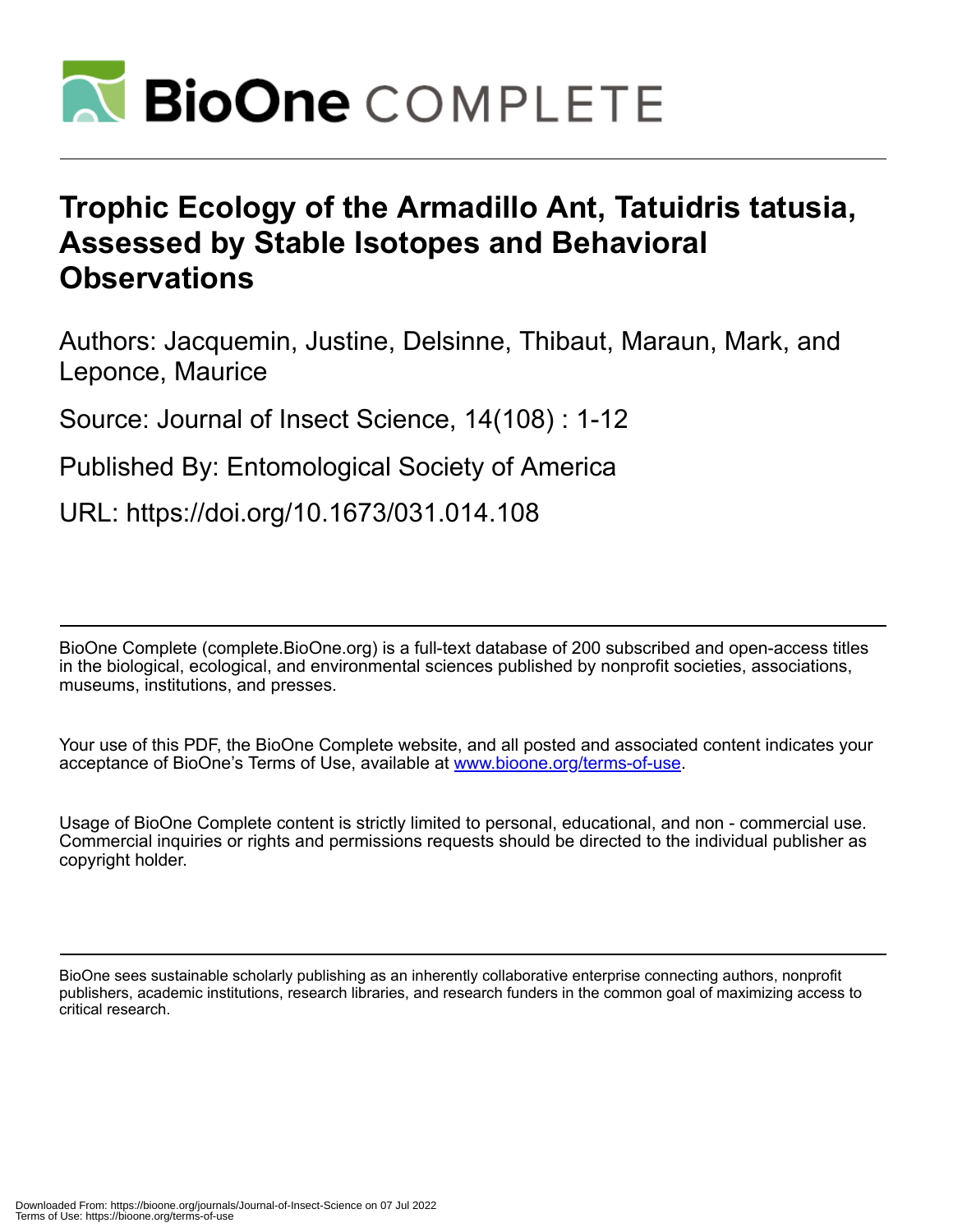

# **Trophic ecology of the armadillo ant,** *Tatuidris tatusia***, assessed by stable isotopes and behavioral observations**

Justine Jacquemin<sup>1,2a\*</sup>, Thibaut Delsinne<sup>1b</sup>, Mark Maraun<sup>3c</sup>, Maurice Leponce<sup>1d</sup>

Biodiversity Monitoring and Assessment, Royal Belgian Institute of Natural Sciences, Rue Vautier 29, B-1000 Brussels, Belgium

<sup>2</sup> Evolutionary Biology & Ecology, Université Libre de Bruxelles, Belgium<br><sup>31</sup> E. Blumophach Institute of Zoology and Anthropology, Animal Ecology

<sup>3</sup>I.F. Blumenbach Institute of Zoology and Anthropology, Animal Ecology, Georg August University of Göttingen, *<u>Germany</u>* 

# **Abstract**

Ants of the genus *Tatuidris* Brown and Kempf (Formicidae: Agroecomyrmecinae) generally occur at low abundances in forests of Central and South America. Their morphological peculiarities, such as mandibular brushes, are presumably linked with specialized predatory habits. Our aims were to (1) assess the *Tatuidris* abundance in an evergreen premontane forest of Ecuador; (2) detail morphological characteristics and feeding behavior of *Tatuidris*; and (3) define the position of *Tatuidris* in the food web. A total of 465 litter samples were collected. For the first time, live *Tatuidris* individuals were observed. Various potential food sources were offered to them. A nitrogen stable isotope ratio analysis  $({}^{15}N/{}^{14}N)$  was conducted on *Tatuidris tatusia*, other ants, and common organisms from the leaf-litter mesofauna. We found a relatively high abundance of *T. tatusia* in the site. Live individuals did not feed on any of the food sources offered, as usually observed with diet specialist ants. The isotope analysis revealed that *T. tatusia* is one of the top predators of the leaf-litter food web.

**Keywords:** food web, Formicidae, Hymenoptera, predation, trophic biology

Correspondence: a jjacquemin@naturalsciences.be, b tdelsinne@sciencesnaturelles.be, c Mark.Maraun@biologie.uni-goettingen.de, d Maurice.Leponce@naturalsciences.be, \*Corresponding author

**Editor:** Jurgen Ziesmann was editor of this paper.

**Received:** 3 September 2012 **Accepted:** 6 February 2013 **Published:** 12 August 2014

**Copyright:** This is an open access paper. We use the Creative Commons Attribution 3.0 license that permits unrestricted use, provided that the paper is properly attributed.

**ISSN:** 1536-2442 | Vol. 14, Number 108

#### **Cite this paper as:**

Jacquemin J, Delsinne T, Maraun M, Leponce M. 2014. Trophic ecology of the armadillo ant, *Tatuidris tatusia*, assessed by stable isotopes and behavioral observations. *Journal of Insect Science* 14(108). Available online: http://www.insectscience.org/14.108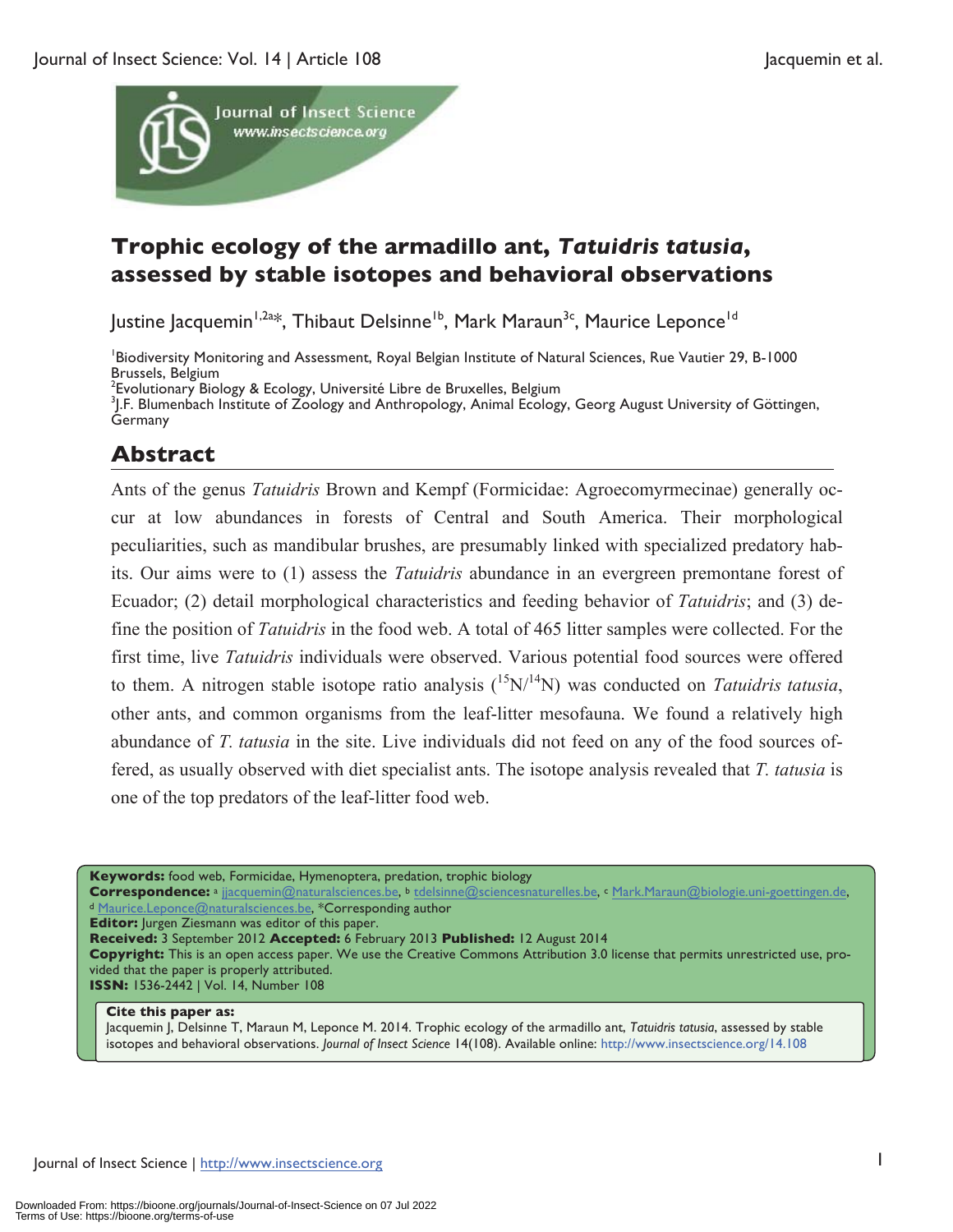### **Introduction**

Ants of the genus *Tatuidris* Brown and Kempf (Formicidae: Agroecomyrmecinae) are rare inhabitants of soil and leaf-litter layers of Neotropical forests from Mexico to French Guiana, central Brazil, and Peru (Donoso 2012; Lacau et al. 2012). In his recent revision of the genus, Donoso (2012) considers the genus *Tatuidris* as monotypic, and he synonymized the recently described *T. kapasi* Lacau and Groc, 2012, from French Guiana, under *T. tatusia* (first described by Brown and Kempf, 1968).

*T. tatusia* possesses a series of morphological peculiarities, such as modified mandibles, suggesting that *Tatuidris* are specialist predators (Brown and Kempf 1968). Nevertheless, their feeding habits and trophic position remain unknown. It is very difficult to find and observe these ants, but techniques such as DNA analysis of gut content or stable isotope analysis may help to study the diet of these cryptic organisms. Nitrogen stable isotope analysis is of particular value for such an analysis because it makes it possible to define the trophic position of an organism in a food web and that organism's degree of omnivory.

The measurement of the heavy to light isotope ratio  $(^{15}N/^{14}N)$  in an animal's tissue provides information on its diet and trophic position (DeNiro and Epstein 1981; Minagawa and Wada 1984). Indeed, the N isotopic signature of a consumer is typically enriched by  $\approx$ 3.4‰ relative to its diet (Post 2002; Maraun et al. 2011). Hence, the higher the position of an animal in the trophic chain, the higher the abundance of nitrogen stable isotope in its tissue. Primary consumers have low signatures, and top predators the highest ones. The degree of omnivory is reflected by the intraspecific

variability of the isotopic signature (Tillberg and Breed 2004).

Stable isotopes have already been successfully used for assessing the trophic ecology of ants (Blüthgen et al. 2003; Feldhaar et al. 2009), their degree of omnivory (Tillberg and Breed 2004; Jacquemin et al. 2012), and the change in their dietary habits across habitats (Gibb and Cunningham 2011) or between their native and introduced ranges (Tillberg et al. 2007). Stable isotopes also provided information on the position of ants in food webs, relative to other ants and other taxa (Tillberg et al. 2006; Hyodo et al. 2010; Jacquemin et al. 2012).

In the current study, our aims were to (1) assess *Tatuidris* species abundance in an evergreen premontane forest of Ecuador; (2) detail its morphological characteristics, behavior, and dietary habits through a feeding experiment on a live colony; and (3) define its position in the food web using an isotopic approach.

### **Materials and Methods**

### **Study site**

The study was conducted in an evergreen premontane forest located in Copalinga Private Reserve (4.0912° S, 78.9607° W), on the eastern slope of the Ecuadorian Andes, 1000 m above sea level. High precipitation occurs from February to June, while from August to December it is drier (average annual rainfall:  $2000$  mm  $\pm$  387 SD; average annual temperature:  $22.3^{\circ}\text{C} \pm 0.9 \text{ SD}$ ; C. Vits, Copalinga private reserve, personal communication, period: 2003–2011). Soil is sandy clay loam (proportion of sand, silt and clay is 43%, 20%, and 37%, respectively) with mean pH =  $3.6 \ (\pm$  $0.2$  SD,  $n = 100$  soil samples).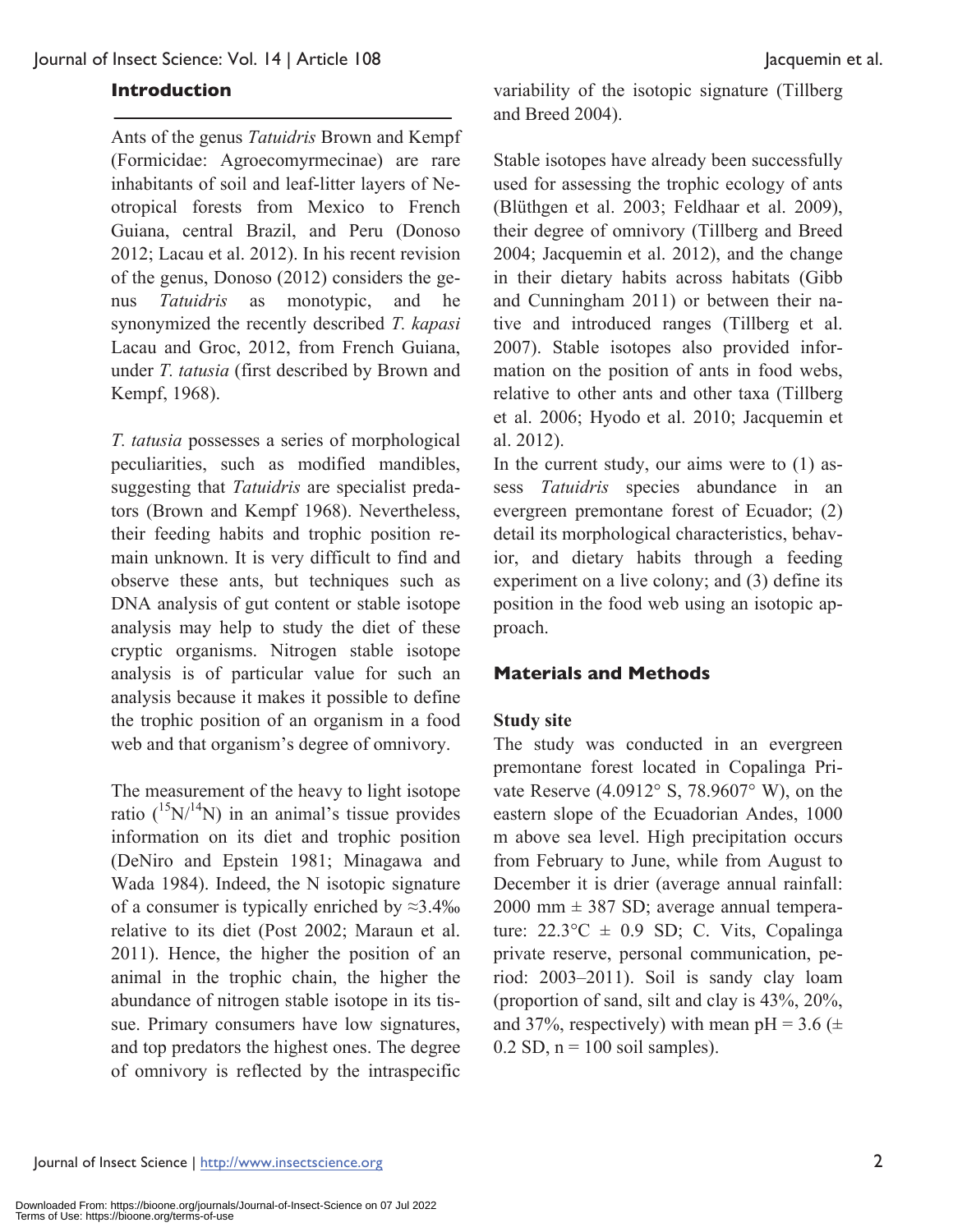### **Species abundance**

The calculation of species abundance was based on 220 Winkler extractions performed in November 2009 (dry season) and 245 in March 2010 (early rainy season) in Copalinga.

# **Morphology**

High-resolution digital photographs of *Tatuidris tatusia* habitus, mandibles, sting, and setae on the protibia are presented, along with scanning electron micrographs (SEM) for mandibles and setae. High-resolution digital images were taken using a Leica DFC290 camera attached to a Leica Z6 APO stereomicroscope (www.leica-microsystems.com). Series of images were taken by focusing the sharpness on different levels of the structure using the Leica Application Suite v38 (2003– 2011), and combined with the "Align and balance used frame (quick)" and "Do stack" commands of CombineZP (Hadley 2010). Final editing of images was done in Adobe Photoshop CS5 (www.adobe.com). SEM photographs of gold-coated specimens were taken using an FEI Quanta 200 (www.fei.com) scanning electron microscope.

Voucher specimens of *Tatuidris tatusia* were deposited at the Royal Belgian Institute of Natural Sciences, Brussels, Belgium (RBINS).

### **Position of** *Tatuidris tatusia* **in the food web**

A nitrogen stable isotope analysis was conducted on *Tatuidris tatusia*, 20 other ant species, and other arthropods among leaf-litter mesofauna organisms (body size ranging from 0.1 to 2 mm, sensu Swift et al. 1979). Taxa used for isotopic analysis were selected on the basis of their abundance and their belonging to distinct trophic groups in order to have the largest possible range of isotopic signatures. The mesofauna was extracted by heat from 48 soil cores (5.3 cm diameter) collected inside the upper 5 cm organic layer using a modified high gradient extractor (Macfadyen 1961) for four days. Ants were extracted from 465 samples of leaf litter (total extracted area = 176.75 m²) using mini-Winkler extractors for 48 hr.

Between 1 and 31 ant workers and between 1 and 121 mesofauna individuals were pooled into tin capsules to obtain sufficient amounts of material. Samples were dried at 60°C for 24 hr, weighed, and stored in a desiccator until analysis ( $n = 2-5$  replicates). Samples were analyzed with an elemental analyzer (NA 1500, Carlo Erba, www.carloerbareagents.com) coupled to a mass spectrometer (Finnigan MAT 251, Thermo Fisher Scientific, www.thermoscientific.com). The abundance of heavy stable isotopes  $(\delta^{15}N)$  was calculated as follows:

$$
\delta^{15}N (%) = (R_{sample} - R_{standard})/R_{standard} \times 1000
$$

 $R_{sample}$  and  $R_{standard}$  represent the  $15N/14N$  ratios corresponding to the samples and standard (atmospheric nitrogen), respectively. Acetani $lide$   $(C_8H_9NO,$  Merck, www.merckgroup.com) was used for internal calibration.

Limits between the different trophic levels were calculated in relation to the  $\delta^{15}N$  signature of a baseline, *Graffenrieda emarginata* (Ruiz & Pav.) Triana (Melastomataceae), one of the most frequent trees on the nutrient-poor soil in southern Ecuador (Haug et al. 2004; Illig et al. 2005). We assumed that two trophic levels were separated by a difference of ~3.4‰  $\delta^{15}$ N due to fractionation (Post 2002; Maraun et al. 2011).

# **Behavioral observations and assessment of feeding habits**

Extensive search in dead wood, leaf litter, and soil was carried out during both the rainy and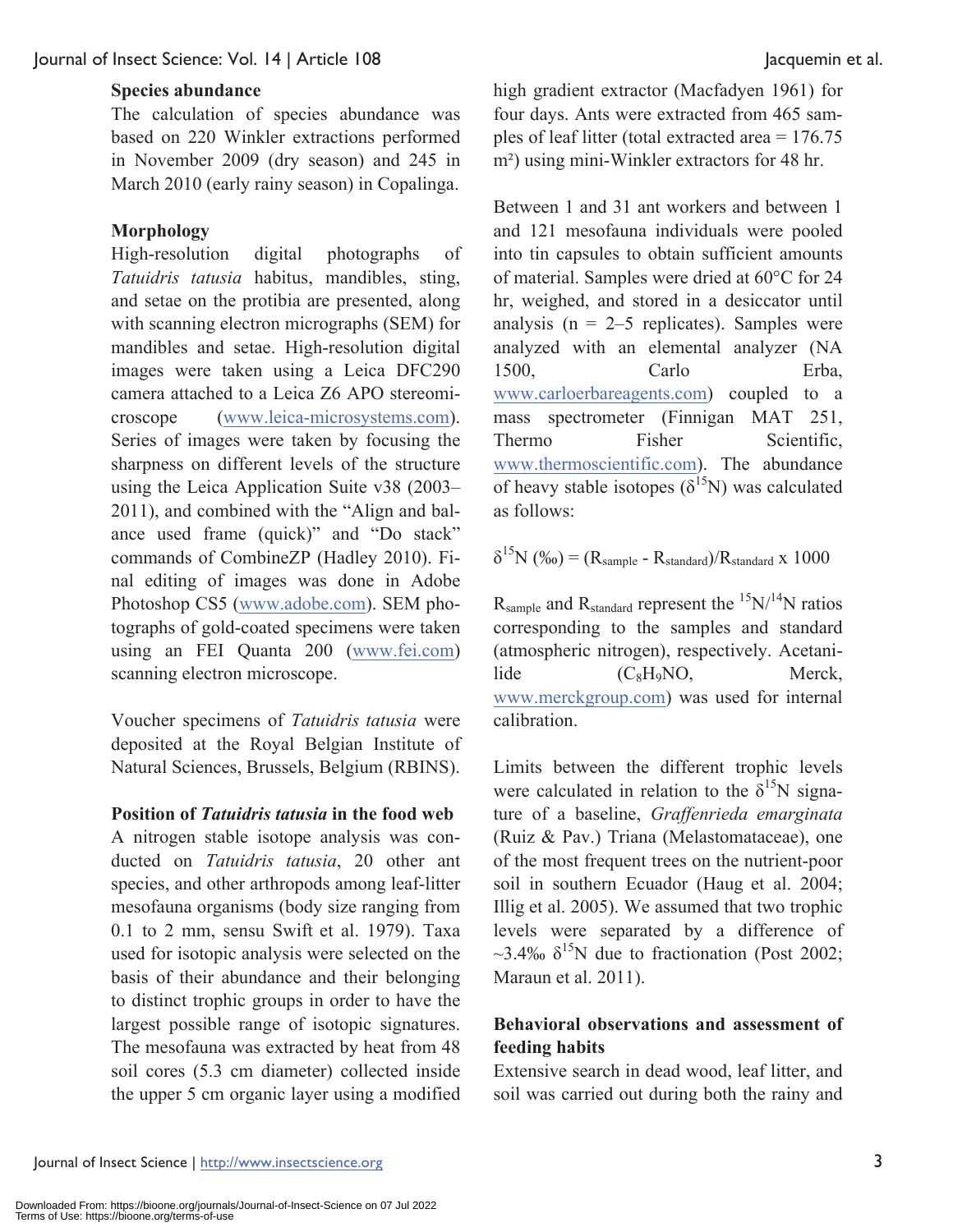dry seasons (2009–2011) to discover *Tatuidris* nests or live specimens. Successfully, a small colony (three workers and four gynes) of *Tatuidris tatusia* was found within the first 10 cm of a soil core and kept in captivity in a nest tube for 19 days (4–22 April 2011). To ensure sufficient air moisture inside the nest tube, water was poured in its inferior third and trapped with a cotton ball. Another cotton ball closed the tube opening. The nest was kept at ambient temperature. During their captivity, different food items (listed in the results chapter) were offered to the ants to study their feeding habits. Observations were carried out during the day under ordinary light conditions or at night using red light.

# **Results and Discussion**

# **Species abundance**

65 individuals were extracted from 79 m² of leaf litter in November 2009, and 96 individuals from 97.75 m² of leaf litter in March 2010. The average density of 1 individual/ $m<sup>2</sup>$ reached in March 2010 indicates that *T. tatusia* was relatively common at this locality. This result contrasts with the low abundances generally reported for the species at the local scale. For instance, the first record of the genus in Brazil was based on only two individuals (Vasconcelos and Vilhena 2003), and only a single worker was collected in French Guiana (Lacau et al. 2012). In our case, the use of the Winkler method probably facilitated the collection of this cryptic leaflitter ant, but this alone cannot explain the relatively high abundance observed, as the method was used elsewhere with no such success. Rather, the location of our study site, at an elevation of 1000 m above sea level, may be favorable for *Tatuidris*, since Donoso (2012) suggested a preference of the genus for pre-montane areas at mid-level elevations (800–1200 m of altitude). In this direction, the species was only documented from three other Ecuadorian localities, where the elevation ranged from 850 to 1200 m (Vieira 2004; Donoso 2012). Further samplings at midelevations in Central and South America would help to identify *Tatuidris* habitat requirements.

# **Morphology**

*Tatuidris tatusia* possesses a brush of long and heavy setae along the ventral surface near the masticatory margin of the mandible (Figure 1), a bunch of stiff setae at the extensor angle on the foreleg tibia (Figure 2)─suspected to be used to clean the mandibular brush (Lacau et al. 2012)─and a strong and very long sting, relative to body size, at the apex of the gaster. The latter is projected downward and forward, which probably allows the ant to rapidly deploy its sting (Figure 3, Video 2). All these morphological peculiarities, along with round and smooth body form, suggest (as previously hypothesized) that *Tatuidris tatusia* is a specialist predator on "some active or slippery live arthropod prey" (Brown and Kempf 1968) and/or "prey bearing a defensive pilosity" (Lacau et al. 2012). However, at our current level of knowledge about *T. tatusia*'s natural history, it cannot be excluded that mouthparts might be adaptations for other purposes (e.g., interactions with larvae).

# **Position of** *Tatuidris tatusia* **in the food web**

The average  $\delta^{15}N$  signature of *T. tatusia* was 9.64  $\pm$  1.14‰ SD. The average  $\delta^{15}N$  signatures of the other selected taxa (other ant and mesofauna taxa) ranged between -0.43 and 9.88‰ (Figure 4). It was previously shown that these taxa belonged to the detritus-based food web (Jacquemin et al. 2012). Trophic levels were plotted relative to the  $\delta^{15}N$  signature of *Graffenrieda emarginata*  $(-1.15 \pm 1)$ 0.13‰ SD) as basal resource (Illig et al. 2005). Assuming that two trophic levels were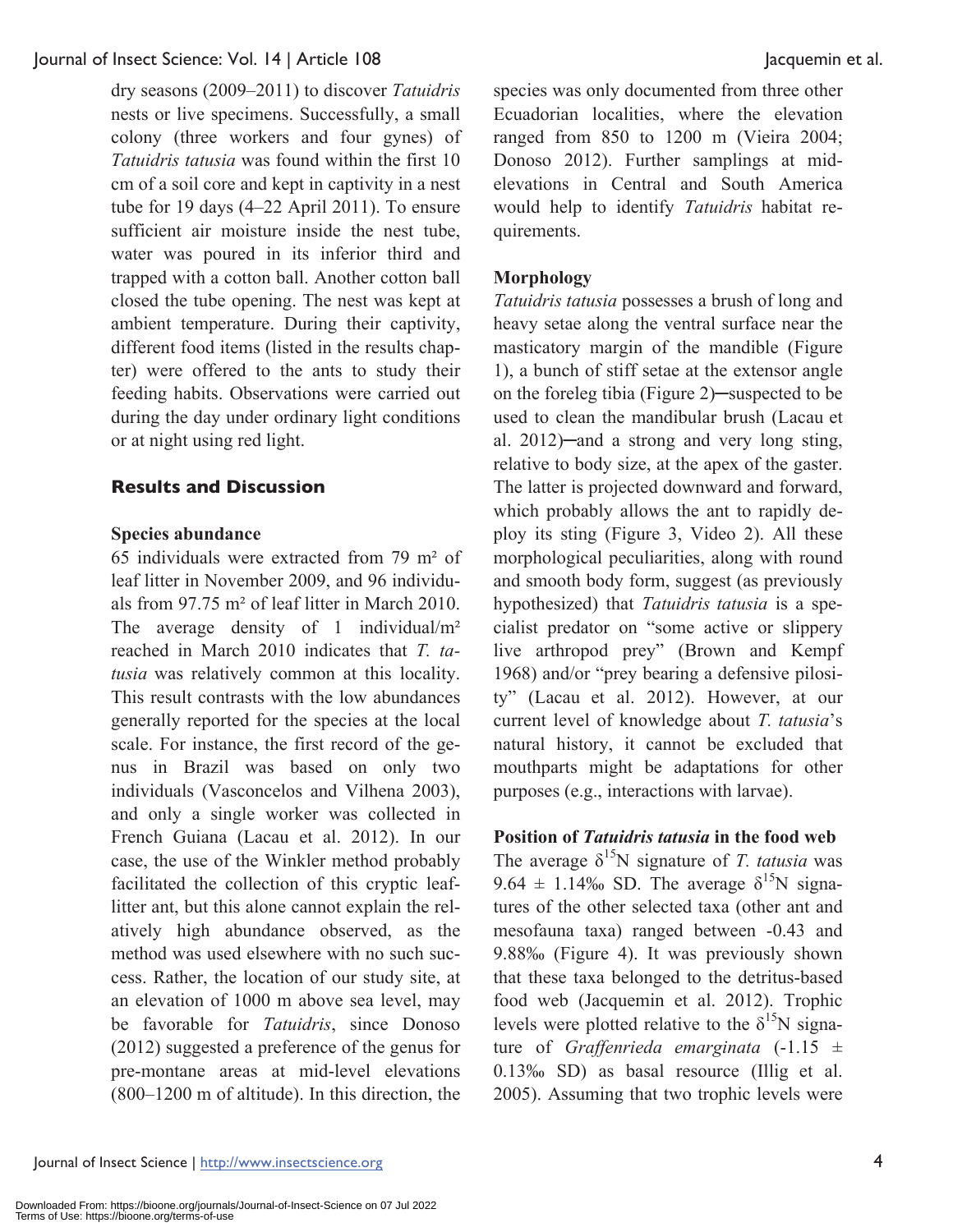separated by a difference of ≈3.4‰  $\delta^{15}N$ , the gradient of 10.31 δ units encompassed four trophic levels. Interestingly, *T. tatusia* was part of the fourth trophic level and was therefore one of the top predators of the leaf-litter food web under study. This result supports the hypothesis that *Tatuidris* ants are predators (Brown and Kempf 1968; Lacau et al. 2012) and suggests that *Tatuidris*' prey is a predator itself, probably from the third trophic level. Potential predatory prey may include other ants (e.g. Dacetini) and mites (Uropodina, Gamasina) (Figure 4). *Tatuidris* could also feed on small collembolans, whose high signatures may be due to their fungal-based diet (Chahartaghi et al. 2005). Nonetheless, isotopic analysis was restricted to the most abundant mesofauna and ant taxa, and it is possible that *Tatuidris*' prey was not included.

# **Behavioral observations and assessment of feeding habits**

Despite thorough and intensive search in dead wood, leaf litter, and soil during four sampling seasons at our study locality, only one small colony (three workers and four gynes) was found in a soil sample. No particular nest structure was observed, and neither brood nor food remains were present. Individuals kept in captivity did not feed on any food items offered to them, i.e. live and dead termites, oribatid mites, various insect body parts, tuna, salty biscuits, live and dead fruit flies (*Drosophila* sp.), live springtails, live myriapods (Chilopoda and Diplopoda), live and dead Diplura, small live spiders, live pseudoscorpions, one small snail, ant larvae (*Gnamptogenys* sp.), and live ant workers (*Cyphomyrmex* sp., *Brachymyrmex* sp.). Similarly, cotton balls soaked with honey, sucrose dissolved in water, and fresh, whisked hen egg were not exploited by the ants, although the latter had been used with some success by Brown (1979) on *Proceratium* (see also **Video 1.** Field observation of *Tatuidris tatusia* queens (alate and dealate) and worker (6–9April 2011). Available online at: www.insectscience.org/14.108/video1.html

**Video 2.** Laboratory observation of a colony of *Tatuidris tatusia* (18 April 2011), and observation of *T. tatusia* with other ant species (*Solenopsis* sp., *Basiceros* sp., *Strumigenys* sp., *Hypoponera* sp.) (7 December 2012). Available online at: www.insectscience.org/14.108/video2.html

Hölldobler and Wilson 1990). Possibly, *T. tatusia* was not interested in these food items because they were not part of its suspected specialized diet. However, we cannot reject the hypothesis that ants did not feed because they were stressed by captivity conditions.

To our knowledge, this is the first time that *Tatuidris* ants were observed alive. As is observable on the videos of live specimens (Videos 1 and 2), *Tatuidris* ants moved relatively slowly. They also usually remained motionless during several tens of seconds or even several minutes when disturbed, either by our handling or by contact with other arthropods. This behavior suggests that *Tatuidris*' prey are also slow-moving animals, and that *Tatuidris* might be a sit-and-wait predator. Although not rigorously measured, ant activity seemed highest at night, suggesting that *Tatuidris* may have nocturnal habits.

Identifying ant diet is challenging. Frequently, captive ants suspected to have a specialized diet simply did not feed on offered prey or other food items, as observed, for instance, with *Probolomyrmex boliviensis* (Taylor 1965) or with *Proceratium* species (Brown 1957). Previous successful identification of specialized diet was achieved thanks to the discovery of stored food in the ant nest (e.g., arthropod eggs in nests of *Proceratium* species (Brown 1957, 1958) or Polyxenid millipedes in nests of *Probolomyrmex dammermani* (Ito 1998)); peculiar nesting behavior (e.g., nests of *Discothyrea oculata* in oothecas of cribellate spiders (Dejean and De-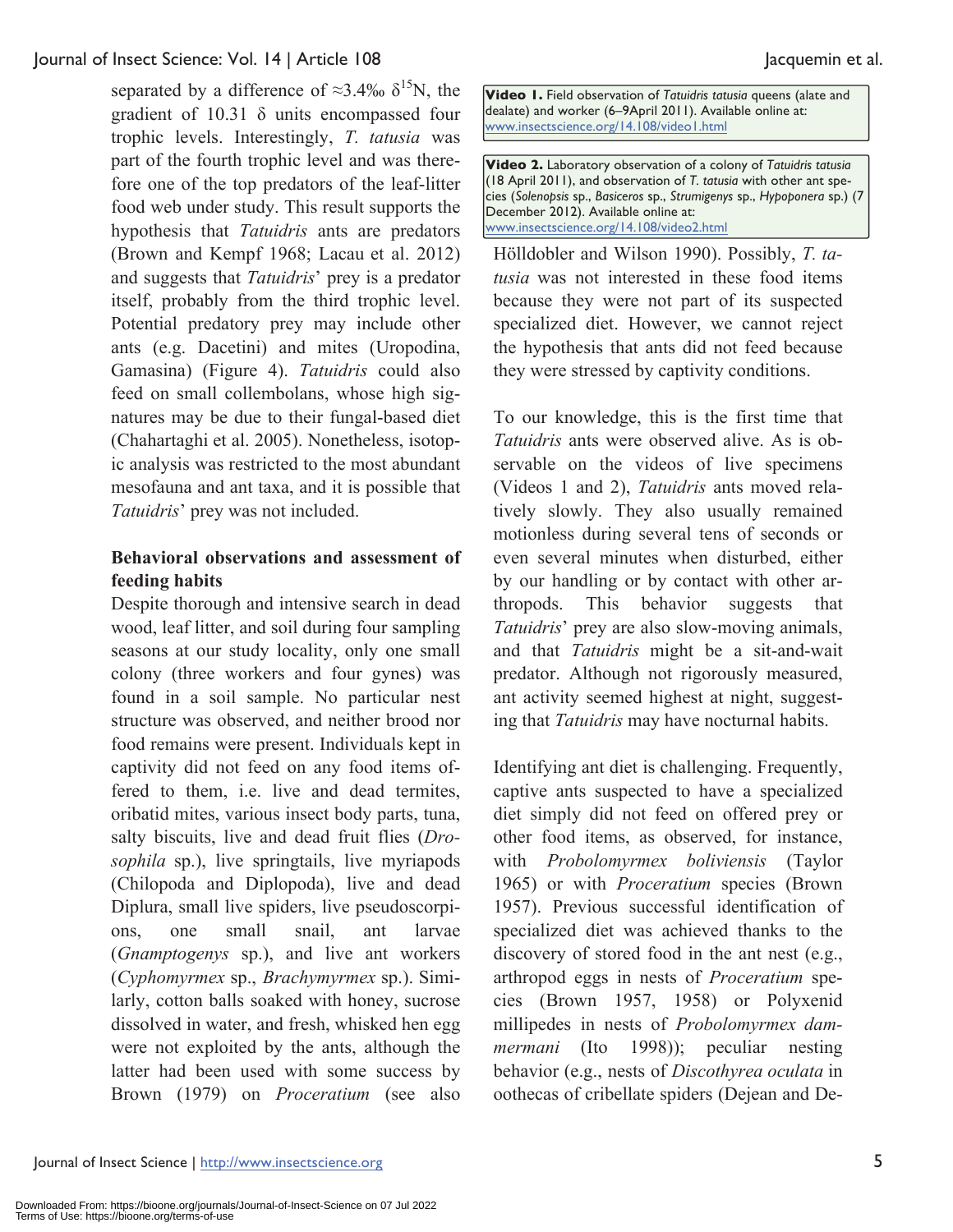jean 1998; Dejean et al. 1999)); or prey transported by foraging workers (e.g., polyxenid millipedes by *Thaumatomyrmex* species (Brandão et al. 1991)).

Indirect prey identification through analysis of DNA fragments from gut contents (King et al. 2008; Jinbo et al. 2011) could facilitate the study of ant trophic ecology and help to understand morphological adaptations such as those exhibited by *Tatuidris* and other cryptic ant genera (e.g., *Lenomyrmex* (Fernández and Palacio 1999; Delsinne and Fernández 2012)). This approach was not attempted here because it was very likely that *Tatuidris* specimens collected with the Winkler method were contaminated by DNA from other collected organisms or regurgitated material (King et al. 2008). Keeping extracted ants alive before hand-sorting (e.g., Silva and Brandão 2010) could circumvent this issue in the future.

# **Conclusion**

Our results suggest that *T. tatusia* may be locally frequent in the Ecuadorian Andes. The absence of interest in food items offered during our cafeteria experiment is in agreement with the hypothesis of a specialized diet. The high position of *Tatuidris* in the leaf-litter food web, revealed by isotopic analysis, supports the current idea that *Tatuidris*' specialized morphology is related to its predatory behavior.

### **Acknowledgments**

We thank Catherine Vits and Boudewijn De Roover, owners of the Nature Reserve Copalinga in Zamora, Ecuador, for allowing us to conduct research on their estate; Tania Arias-Penna and Diego Marín for their help in the field; Julien Cillis (RBINS) for SEM pictures; Yves Laurent and Isabelle Bachy (RBINS) for digitization of ant specimens and image edit-

ing; and Marc Adams (Vienna University) for his help in shooting the ant movies. This work was supported by fellowships from the Belgian Federal Science Policy Office (BELSPO) through an Action 1 Impulse for Research to TD, the National Fund for Scientific Research (FNRS, Belgium), and Fonds Léopold III pour l'Exploration et la Conservation de la Nature to ML. JJ benefited from a Ph.D. grant from Fonds pour la Formation à la Recherche dans l'Industrie et l'Agriculture (FRIA, Belgium) and from grants from the Fonds Agathon de Potter (Académie Royale de Belgique, Belgium) and from the Fonds David et Alice Van Buuren (ULB, Belgium).

### **References**

Blüthgen N, Gebauer G, Fiedler K. 2003. Disentangling a rainforest food web using stable isotopes: dietary diversity in a speciesrich ant community. *Oecologia* 137(3): 426- 435.

Brandão CRF, Diniz JLM, Tomotake EM. 1991. *Thaumatomyrmex* strips millipedes for prey: a novel predatory behaviour in ants, and the first case of sympatry in the genus (Hymenoptera: Formicidae). *Insectes Sociaux* 38: 335-344.

Brown WL. 1957. Predation of arthropod eggs by the ant genera *Proceratium* and *Discothyrea*. *Psyche* 64(3): 115.

Brown WL. 1958. Contributions toward a reclassification of the Formicidae. II. Tribe Ectatommini (Hymenoptera). *Bulletin of the Museum of Comparative Zoology, Harvard* 118(5): 175-362.

Brown WL, Kempf WW. 1968. *Tatuidris*, a remarkable new genus of Formicidae (Hymenoptera). *Psyche* 74(3): 183-190.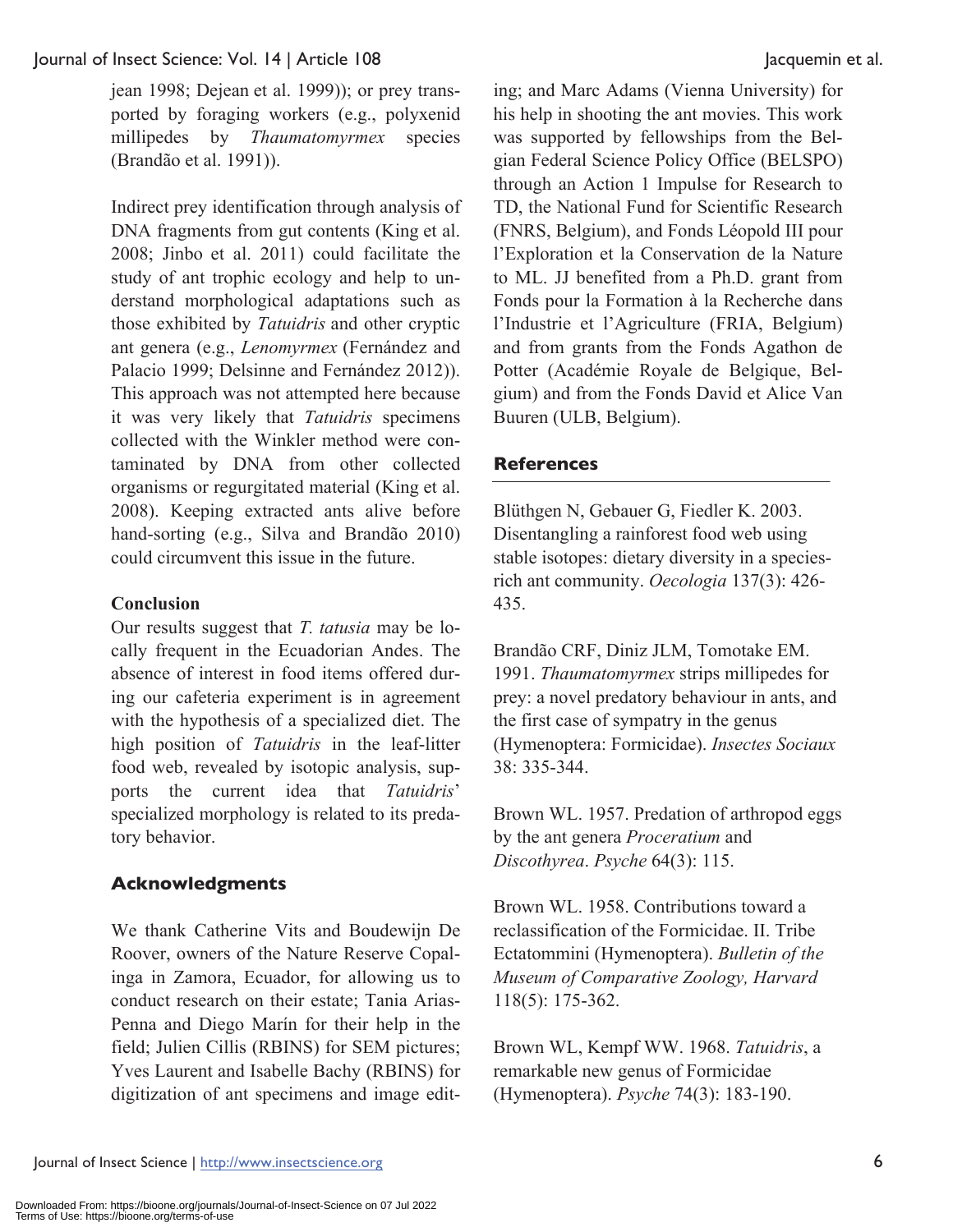Brown WL. 1979. A remarkable new species of P*roceratium*, with dietary and other notes on the genus (Hymenoptera: Formicidae). *Psyche* 86: 337-346.

Chahartaghi M, Langel R, Scheu S, Ruess L. 2005. Feeding guilds in Collembola based on nitrogen stable isotope ratios. *Soil Biology and Biochemistry* 37(9): 1718-1725.

Dejean A, Dejean A. 1998. How a ponerine ant acquired the most evolved mode of colony foundation. *Insectes Sociaux* 45: 343-346.

Dejean A, Grimal A, Malherbe M-C, Suzzoni J-P. 1999. From specialization in spider egg predation to an original nesting mode in a "primitive" ant: a new kind of lestobiosis. *Naturwissenschaften* 86: 133-137.

Delsinne T, Fernández CF. 2012. First record of *Lenomyrmex inusitatus* (Formicidae: Myrmicinae) in Ecuador and description of the queen. *Psyche* Article ID 145743. doi:10.1155/2012/145743

DeNiro MJ, Epstein S. 1981. Influence of diet on the distribution of nitrogen isotopes in animals. *Geochimica et Cosmochimica Acta* 45: 341-351.

Donoso DA. 2012. Additions to the taxonomy of the armadillo ants (Hymenoptera, Formicidae, *Tatuidris*). *Zootaxa* 3503: 61-81.

Feldhaar H, Gebauer G, Blüthgen N. 2009. Stable isotopes: past and future in exposing secrets of ant nutrition (Hymenoptera: Formicidae). *Myrmecological News* 13: 3-13.

Fernández CF, Palacio EEG. 1999. *Lenomyrmex*, an enigmatic new ant genus from the Neotropical Region (Hymenoptera: Formicidae: Myrmicinae). *Systematic Entomology* 24(1): 7-16.

Gibb H, Cunningham SA. 2011. Habitat contrasts reveal a shift in the trophic position of ant assemblages. *Journal of Animal Ecology* 80(1): 119-127.

Hadley A. 2010. *CombineZP*. Available online: http://www.hadleyweb.pwp.blueyonder.co.uk/ CZP/News.htm [6.vi.2010].

Haug I, Lempe J, Homeier J, Weiß M, Setaro S, Oberwinkler F, Kottke I. 2004. *Graffenrieda emarginata* (Melastomataceae) forms mycorrhizas with Glomeromycota and with a member of the *Hymenoscyphus ericae* aggregate in the organic soil of a neotropical mountain rain forest. *Canadian Journal of Botany* 82(3): 340-356.

Hölldobler B, Wilson EO. 1990. *The Ants.*  Cambridge, Belknap Press of Harvard University.

Hyodo F, Matsumoto T, Takematsu Y, Kamoi T, Fukuda D, Nakagawa M, Itioka T. 2010. The structure of a food web in a tropical rain forest in Malaysia based on carbon and nitrogen stable isotope ratios. *Journal of Tropical Ecology* 26(2): 205-214.

Illig J, Langel R, Norton RA, Scheu S, Maraun M. 2005. Where are the decomposers? Uncovering the soil food web of a tropical montane rain forest in southern Ecuador using stable isotopes (<sup>15</sup>N). *Journal of Tropical Ecology* 21(5): 589-593.

Ito F. 1998. Colony composition and specialized predation on millipedes in the enigmatic ponerine ant genus *Probolomyrmex*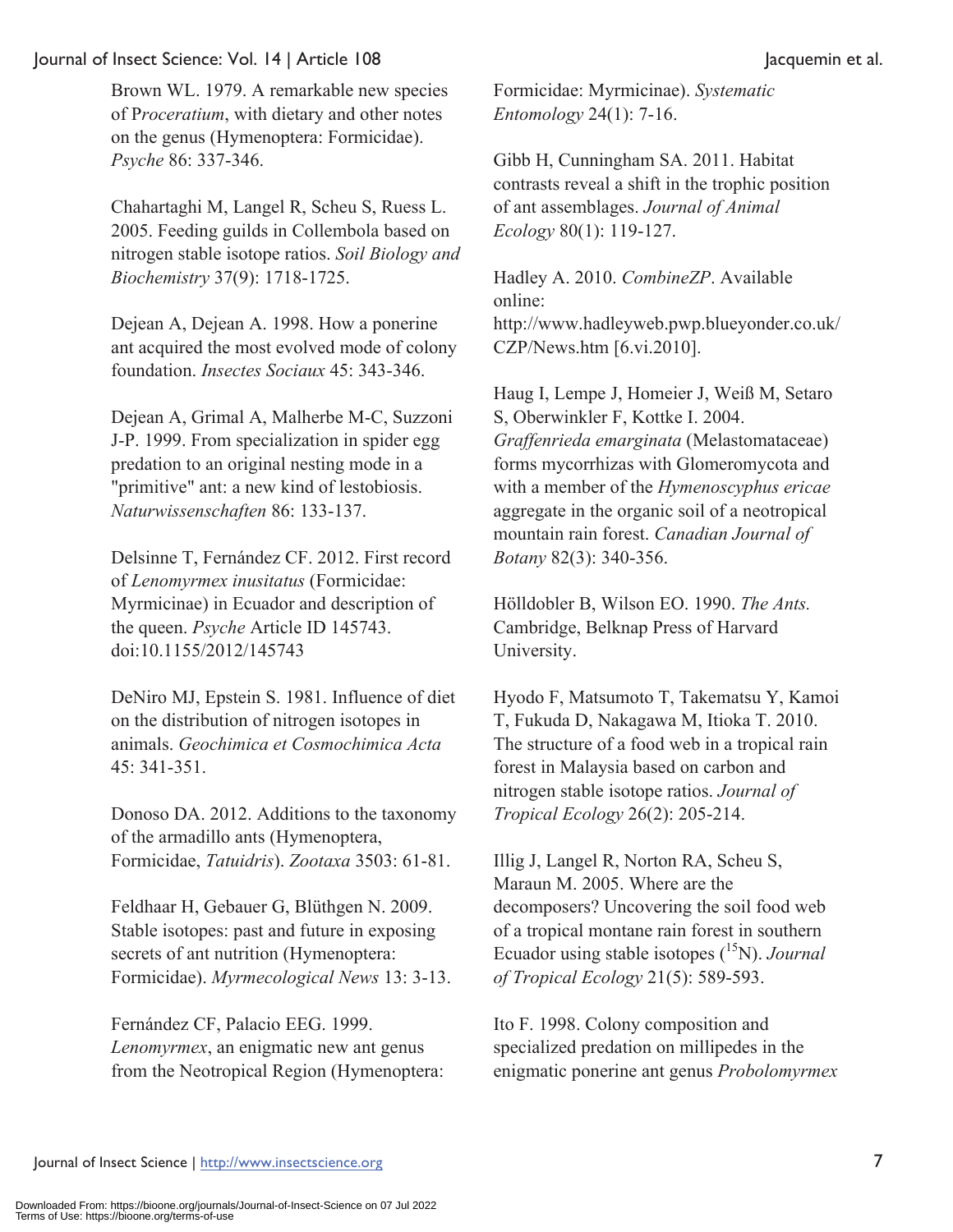(Hymenoptera, Formicidae). *Insectes Sociaux* 45: 79-83.

Jacquemin J, Maraun M, Roisin Y, Leponce M. 2012. Differential response of ants to nutrient addition in a tropical Brown Food Web. *Soil Biology and Biochemistry* 46: 10- 17.

Jinbo U, Kato T, Ito M. 2011. Current progress in DNA barcoding and future implications for entomology. *Entomological Science* 14(2): 107-124.

King RA, Read DS, Traugott M, Symondson WOC. 2008. Molecular analysis of predation: A review of best practice for DNA-based approaches. *Molecular Ecology* 17(4): 947- 963.

Lacau S, Groc S, Dejean A, de Oliveira ML, Delabie JHC. 2012. *Tatuidris kapasi* sp. nov.: a new armadillo ant from French Guiana (Formicidae: Agroecomyrmecinae). *Psyche* Article ID 926089. doi:10.1155/2012/926089

Macfadyen A. 1961. Improved funnel-type extractors for soil arthropods. *Journal of Animal Ecology* 30: 171-184.

Maraun M, Erdmann G, Fischer BM, Pollierer MM, Norton RA, Schneider K, Scheu S. 2011. Stable isotopes revisited: Their use and limits for oribatid mite trophic ecology. *Soil Biology and Biochemistry* 43(5): 877-882.

Minagawa M, Wada E. 1984. Stepwise enrichment of  $15N$  along food chains: further evidence and the relation between <sup>15</sup>N and animal age. *Geochimica et Cosmochimica Acta* 48: 1135-1140.

Post DM. 2002. Using stable isotopes to estimate trophic position: models, methods, and assumptions. *Ecology* 83(3): 703-718.

Silva RR, Brandão CRF. 2010. Morphological patterns and community organization in leaflitter ant assemblages. *Ecological Monographs* 80(1): 107-124.

Swift MJ, Heal OW, Andersen JM. 1979. *Decomposition in terrestrial ecosystems*. University of California Press, Berkeley, California, USA.

Taylor RW. 1965. A monographic revision of the rare tropicopolitan ant genus *Probolomyrmex* Mayr (Hymenoptera: Formicidae). *Transactions of the Royal Entomological Society London* 117: 345-365.

Tillberg CV, Breed MD. 2004. Placing an omnivore in a complex food web: dietary contributions to adult biomass of an ant. *Biotropica* 36(2): 266-272.

Tillberg CV, McCarthy DP, Dolezal AG, Suarez AV. 2006. Measuring the trophic ecology of ants using stable isotopes. *Insectes Sociaux* 53(1): 65-69.

Tillberg CV, Holway DA, Lebrun EG, Suarez AV. 2007. Trophic ecology of invasive Argentine ants in their native and introduced ranges. *Proceedings of the National Academy of Sciences of the United States of America* 104(52): 20856-20861.

Vasconcelos HL, Vilhena JMS. 2003. First record of the ant genus *Tatuidris*  (Hymenoptera: Formicidae) in Brazil. *Revista de Biología Tropical* 51: 278.

Vieira JM. 2004. Confirmación de la presencia de *Tatuidris* Brown & Kempf, 1968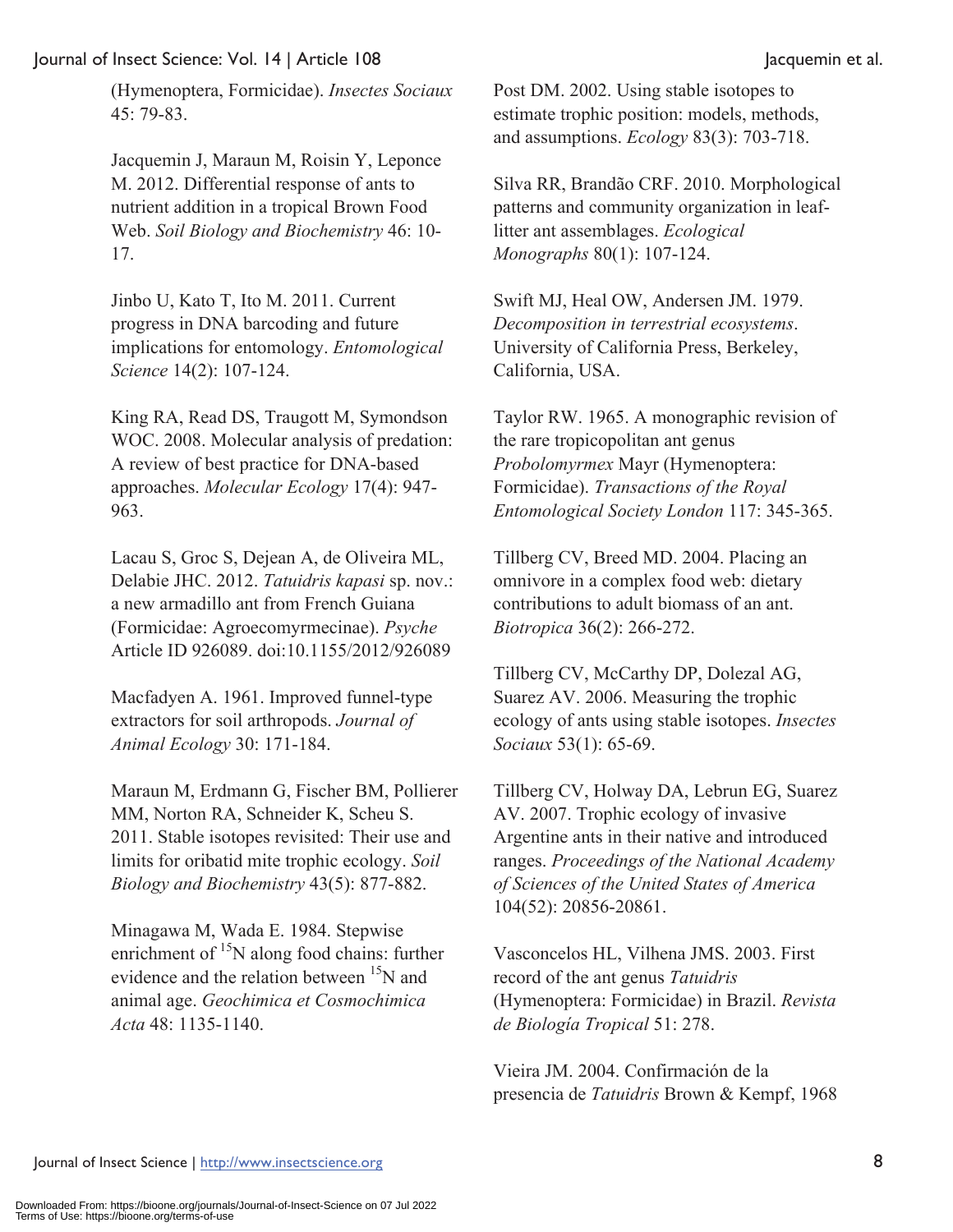(Hymenoptera: Formicidae: Agroecomyrmecinae) en Ecuador. *Boletín de la Sociedad Entomológica Aragonesa* 35: 294.



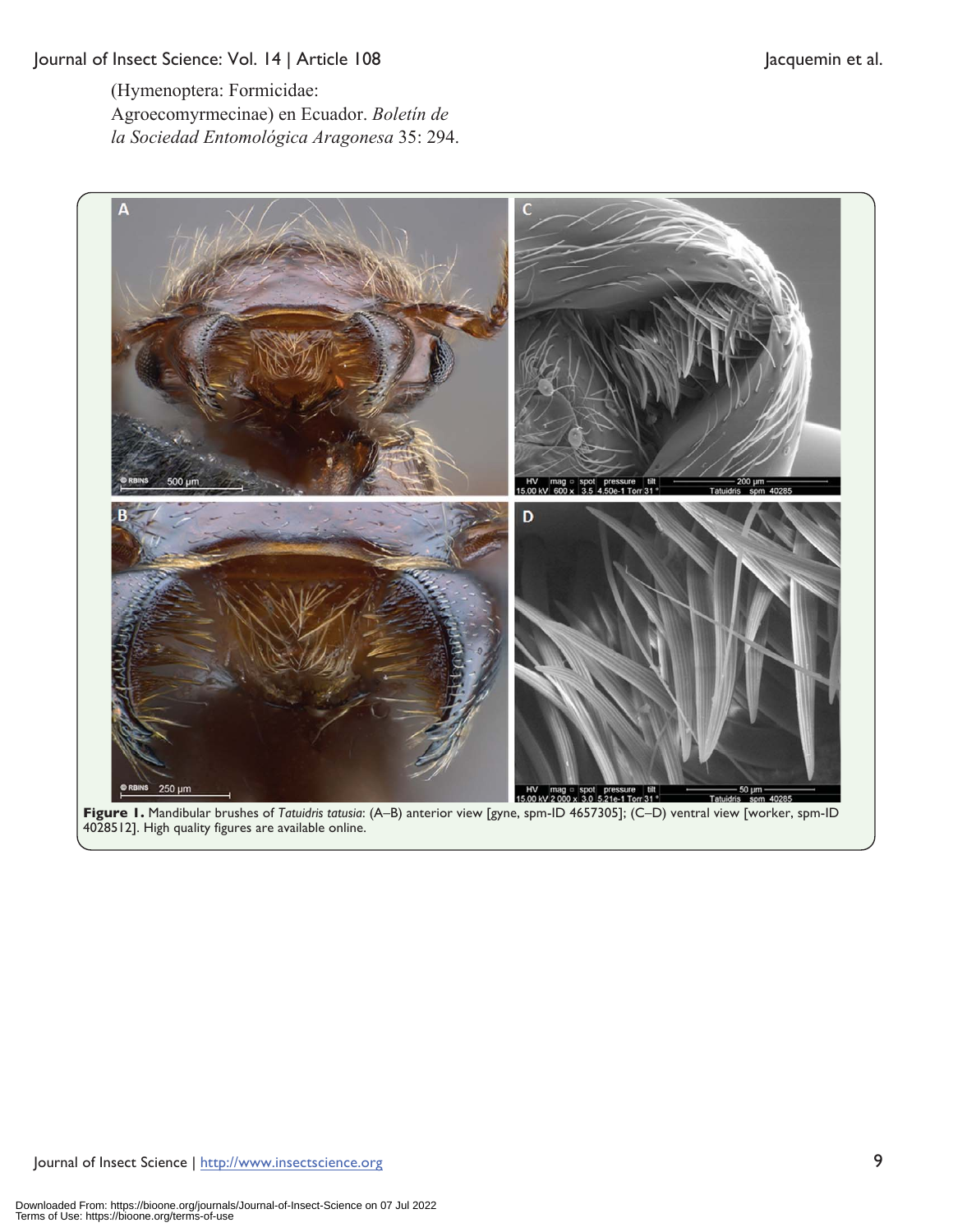

[spm-ID 33809]; (B) worker foreleg, lateroventral view; (C) worker protibia (pti), strigil (s) and upper part of protarsus (pta), lateral view of outer face; (D) detail of spatulate setae on the ventro-distal tibial angle (white rectangle on C) [B–D, spm-ID 4028512]. High quality figures are available online.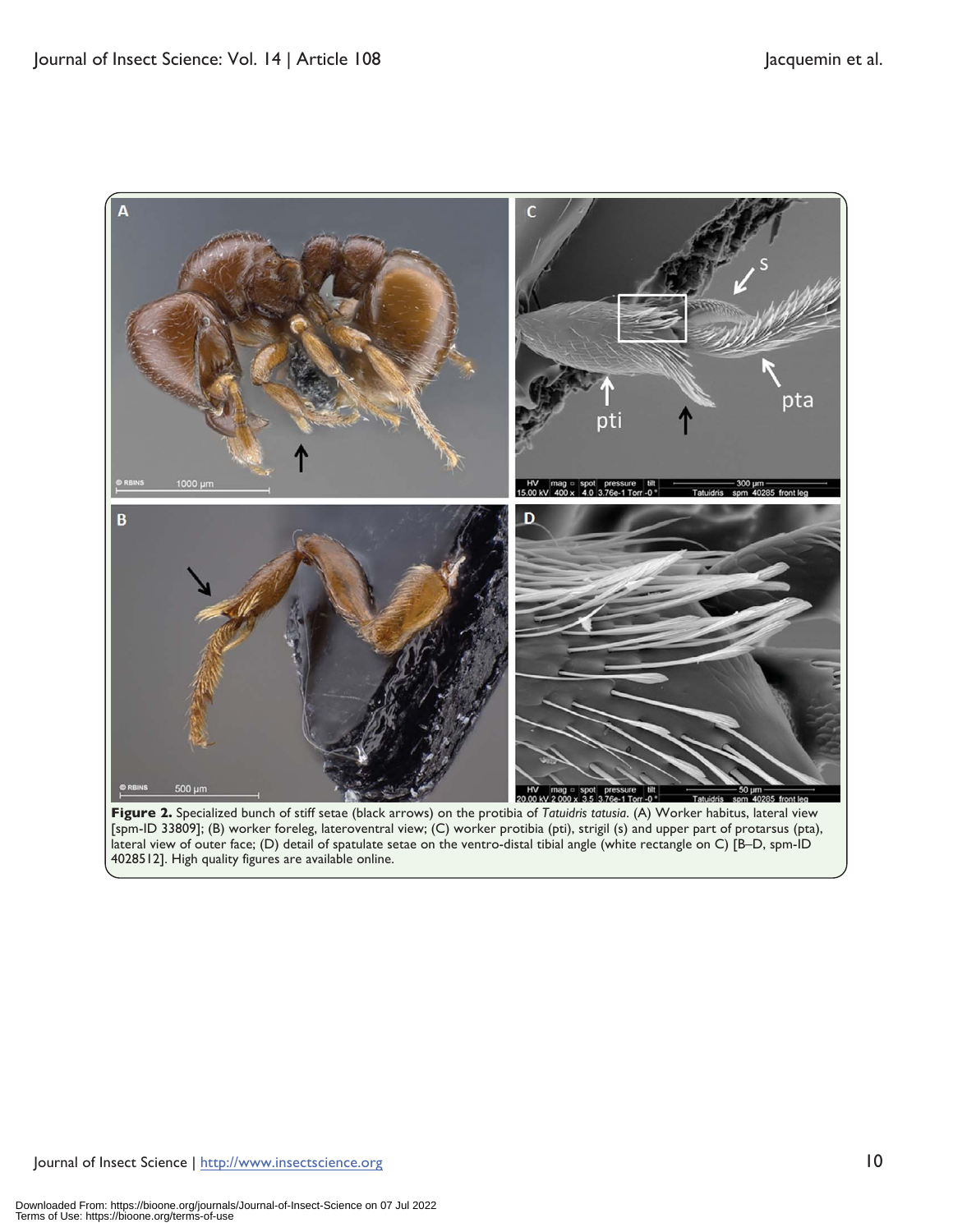

**Figure 3.** Sting of *Tatuidris tatusia* (black arrows): (A) worker habitus, lateral view [spm-ID 3431301]; (B) gaster (ventral view) and postpetiole (anterior view) [spm-ID 4028512]. High quality figures are available online.